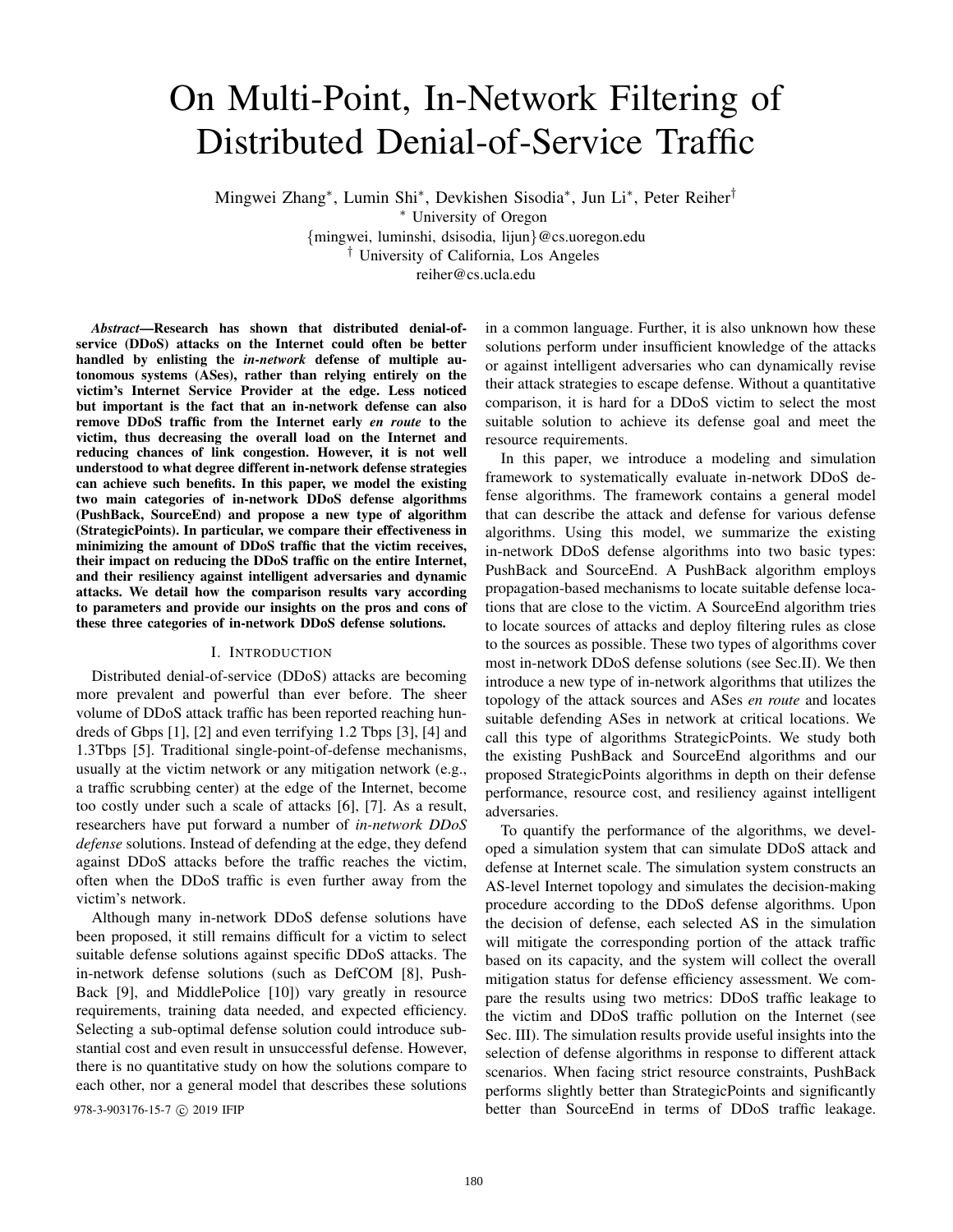With more available resource, StrategicPoints becomes as effective as PushBack on reducing leakage and significantly outperforms PushBack in reducing pollution caused by DDoS attacks. StrategicPoints strikes a balance between DDoS traffic coverage and pollution reduction, and is more effective in cases when resources are not extremely restrictive.

The paper is organized as follows. In Section II, we review the state-of-the-art related work on in-network DDoS defense algorithms. We first formally define our models in Section III, describing the Internet, DDoS attacks, and DDoS defenses. In Section IV, we propose a classification of in-network DDoS defense algorithms. Section VI examines the simulation results and compares the three defense algorithms against different metrics. Finally, we discuss limitations and open issues in Section VII, and conclude the paper in Section VIII.

# II. RELATED WORK

At a very high level, the existing DDoS defense can be categorized into two styles [26]: single-AS edge defense, or in-network defense. Edge defense mechanisms defend against DDoS attacks within one AS, and usually at the receiving end of the DDoS attack traffic. Single-AS defense solutions, such as work from Sahay et al. [12] (which redirects attack traffic to middleboxes close to the victim), RADAR [11] (which detects and throttles attack traffic at the victim network), SPIFFY [13] (which temporarily increases the effective bandwidth of a congested core link and observes the response to detect and mitigate an attack), and Bohatei [14] (which presents a flexible and elastic DDoS defense system geared towards a single ISP providing customers with DDoS-defense-as-a-service), are easier to deploy and more flexible to implement when compared to in-network defense solutions, especially when network management complexity is reduced by leveraging software-defined networking or SDN. However, many edge defense solutions can incur a very high defense cost due to resource requirement in the term of network connection and network devices [6], [7], and often fail to mitigate attacks when victims' inbound connections are inundated with DDoS traffic.

The in-network DDoS defense solution, on the other hand, can reduce the amount of resources needed at each collaborating AS and relieve ASes from the heavy burden of network and equipment costs. In this work, we focus on modeling the in-network DDoS defense solutions as they do not have the same problems as single-AS solutions. In fact, there are growing interests in both industry and academia in developing and deploying in-network defense mechanisms such as those shown in DOTS [27], AITF [18], DefCOM [8], and StopIt [20].

Almost all in-network defense solutions require placement strategies to decide where on the Internet to deploy traffic filters or defense measure. We categorize existing in-network defense strategies into three categories: *PushBack*, *SourceEnd*, and *other* (shown in Table I).

PushBack defense: We define PushBack defense algorithms as those that start defense from a victim AS and expand the defense area to its upstream ASes. Starting from the victim AS, PushBack allows each defending AS to mitigate a portion of the attack traffic, and delegate the rest of the attack traffic to its upstream ASes for further mitigation. The original PushBack style defense propagation is introduced in the *PushBack* paper [9]. Although this work considers routerlevel defense propagation, the basic idea can be applied to AS-level collaboration. Other distributed defense systems that stem from the classic PushBack paper, such as the work of Yau et al. [16] and ScoreForCore [15], follow the same PushBack algorithm to defend against DDoS attacks.

SourceEnd defense: Different from a PushBack algorithm where the defense initiated from the victim side, a SourceEnd algorithm attempts to select the ASes that are the sources of the attack or close to the sources, and only fall back on downstream ASes toward the victim if resources run out. D-WARD system [21], for example, installs rate-limiting rules at border routers in source networks; COSSACK [19] deploys countermeasures at the ASes of attacking sources. Both are early works that employ the SourceEnd strategy. Later work such as AITF [18] introduced the idea of propagating the defense from the attacking sources to the victim, thereby providing more flexibility for defense deployment. Specifically, authors of AITF also observed that the current generation of routers have sufficient filtering resources to mitigate DDoS attacks as long as the attack traffic was blocked close to the attacking sources. Furthermore, AITF was also one of the earliest projects to study hardware rule space during defense. Later work from Huici et al. [23] and StopIt [20] enhance AITF by introducing security measures against DDoS attacks on the defensive infrastructure itself. Unlike PushBack solutions, prior to defending against the attack all SourceEnd solutions need to know the attack topology ( i.e., the attack sources and their AS-level routes toward the victim) for each DDoS victim

In-network defense systems without clear defense placement strategies: Besides the aforementioned two categories, there also exist systems that provide DDoS defense frameworks without clear placement strategies. Previous work from Keromytis et al. [24] and Anderson et al. [25] introduce authentication nodes at key locations between the sender and the receiver in order to filter out unwanted traffic. More recent work from Liu et al. [10] (MiddlePolice) utilizes SDN to measure network congestion status, exchanges measurement among collaborating ASes to discover congested links across the Internet, and then places traffic filters at the routers within congested ASes. However, these works do not clearly state where on the Internet the defense should happen, leaving the decisions to the operators or other algorithms. Without a detailed defense strategy, it is difficult to judge how these systems perform under different DDoS attacks.

## III. MODELING DDOS ATTACKS AND DEFENSES

In order to evaluate the performance of different types of in-network defense algorithms, we first construct a model to describe DDoS attacks and their defenses. In this section, we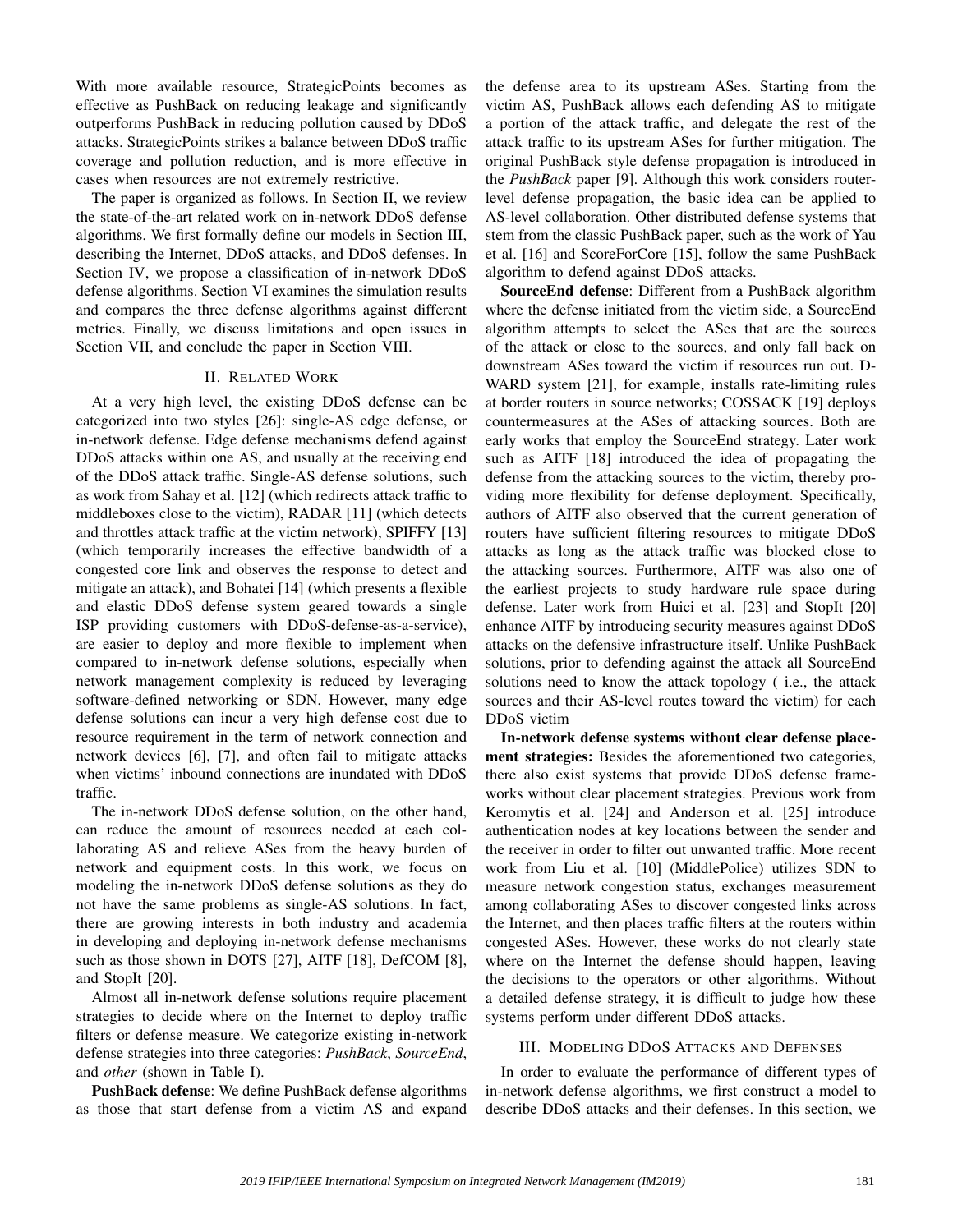| Work                                                                                                            | Single-AS | Multi-AS |           |       |
|-----------------------------------------------------------------------------------------------------------------|-----------|----------|-----------|-------|
|                                                                                                                 |           | PushBack | SourceEnd | Other |
| RADAR[11], Sahay et al.[12], SPIFFY[13], Bohatei[14]                                                            |           |          |           |       |
| ScoreForCore <sup>[15]</sup> , Yau et al. <sup>[16]</sup> , Mahajan et al. <sup>[9]</sup>                       |           |          |           |       |
| FireCol[17], DefCOM[8], AITF[18], COSSACK[19],<br>StopIt[20], D-WARD[21], Argyraki et al.[22], Huici et al.[23] |           |          |           |       |
| MiddlePolice[10], Keromytis et al.[24], Andersen et al.[25]                                                     |           |          |           |       |

TABLE I: DDoS defense solution categorizations

introduce our general model that describes the Internet, DDoS attacks, and in-network DDoS defense.

#### *A. Modeling the Internet*

The Internet is a well-interconnected network consisting of thousands of autonomous systems (ASes). ASes on the Internet can be represented by the set  $\mathbb N$  ${n|n \text{ is an AS on the Internet}}$ . The size of N is 63332 at the time of writing [28]. The traffic running on the Internet can be summarized into flows, where each flow f represent a set of packets between the source of the flow (denoted as  $f.src$ ) and the *destination* of the flow (denoted as  $f.$ *dst*) for a transaction. In this paper, we focus on using IP addresses to identify an entity involved in a flow. Each flow is also associated with a volume value, denoted as  $|f|$ , which can be represented by the number of packets or the number of bytes included in the flow.

# *B. Modeling DDoS Attacks*

The total set of attack sources is represented by  $\mathbb{A}$  =  ${a|a \in \mathbb{N}$  and a is an attack source, where a represents an attack source in a DDoS attack. Similarly, we define the set of victim end-hosts as  $\mathbb{V} = \{v|v \in$  $\mathbb N$  and v is a victim of the DDoS attack}. Here, one attacking source represents a machine that is controlled by the attacker and creates unwanted traffic to the victims. Each attacking source can generate multiple flows with varying volume to a victim at any moment during an attack. The set of total attacking flows is represented as

$$
\mathbb{F} = \{ f | f.src \in \mathbb{A} \ and \ f.dst \in \mathbb{V} \},
$$

where  $f$  is the attacking flow, generated by an attack source, sent to a victim. While a DDoS attack can potentially strike multiple targets, for simplicity, the rest of the paper focuses only on a single victim. Each flow traverses through a set of ASes on the Internet before reaching the victim. We denote the number of AS links a flow  $f$  must travel through to reach its victim as  $b_f$ .

#### *C. Modeling In-Network DDoS Defense*

Different from single-AS edge defense solutions, in-network defenses employ multiple ASes en route of the DDoS attack traffic to filter unwanted traffic. For each defense solution, we denote the set of all ASes that are able to participate on defense, or *defense pool*, as  $\mathbb{D}$  and  $\mathbb{D} \subset \mathbb{N}$ . However, not all ASes in D will be used by the defense solution. The set

$$
\mathbb{S} = \{ n | n \in \mathbb{D} \text{ and } n \text{ is selected for defense} \}
$$

contains all ASes in the network that are not only able to collaborate on defense, but also selected to filter traffic during the defense. The defense algorithms decides which ASes should be utilized for the defense against specific attacks, which takes the following elements into consideration. Finally, we denote

$$
\mathbb{L} = \{ f | f \in \mathbb{F} \text{ and } f \text{ is filtered} \},
$$

for each defense solution.

*1) Resource for Defense:* Each defending AS has limited resources in filtering DDoS traffic. Specifically, the main resource limitation is on the number of filtering rules an AS can employ for DDoS defense purposes. We define Rmax as the maximum number of filtering rules that can be installed at an AS. The defense may also face a limitation on the number of total ASes it can use, which we denote as Dmax. Rmax reflects the resource limitation at the *intra-AS* level, while Dmax reflects the limitation at the *inter-AS* level. In practice, the defense algorithms should take both the resource limitation  $Rmax$  and scale limitation  $Dmax$  into consideration when initiating defenses.

*2) Leakage and Pollution:* To quantify the effectiveness of a solution, we look at two main metrics: leakage and pollution; leakage represents the total amount of attack traffic that reaches the victim after the defense is in place, and pollution represents the total amount of attack traffic that flows through the Internet before it is filtered. The leakage metric shows the defense's effectiveness from the victim's perspective, while *pollution* reveals the defense's impact on reducing the overall DDoS traffic on the Internet. DDoS attacks can cause link congestion, therefore a DDoS defense algorithm should not only achieve very low *leakage* to reduce the attack traffic the victim receives, it also needs to further reduce the traffic on the paths toward the victim (*pollution*) to avoid chance of link congestion.

We define leakage as leakage =  $|\mathbb{F}| - \sum_{k \in \mathbb{S}} m_k$ , where  $m_k$  is the total number of attack flows mitigated by AS  $k$ in the defending set S. Note that at which AS the filtering happens does not affect the leakage metric.

We define *pollution* as *pollution* =  $|\mathbb{F}|-|\mathbb{L}|$ . The value of pollution for a defense measures how well a defense strategy does on limiting the amount of traffic running on the Internet. Clearly,  $c_f = 0$  when only the victim's AS stops an attack flow  $f$ . If an attack flow  $f$  is stopped at the source AS, the value  $c_f$  becomes  $c_f = b_f$ . Figure 1 shows an example of counting the pollution for one flow. The attack flow f, of magnitude  $|f| = 1$ , travels through the AS path 1-2-3-4-5, and AS3 deploys DDoS defense and filters f. In this example,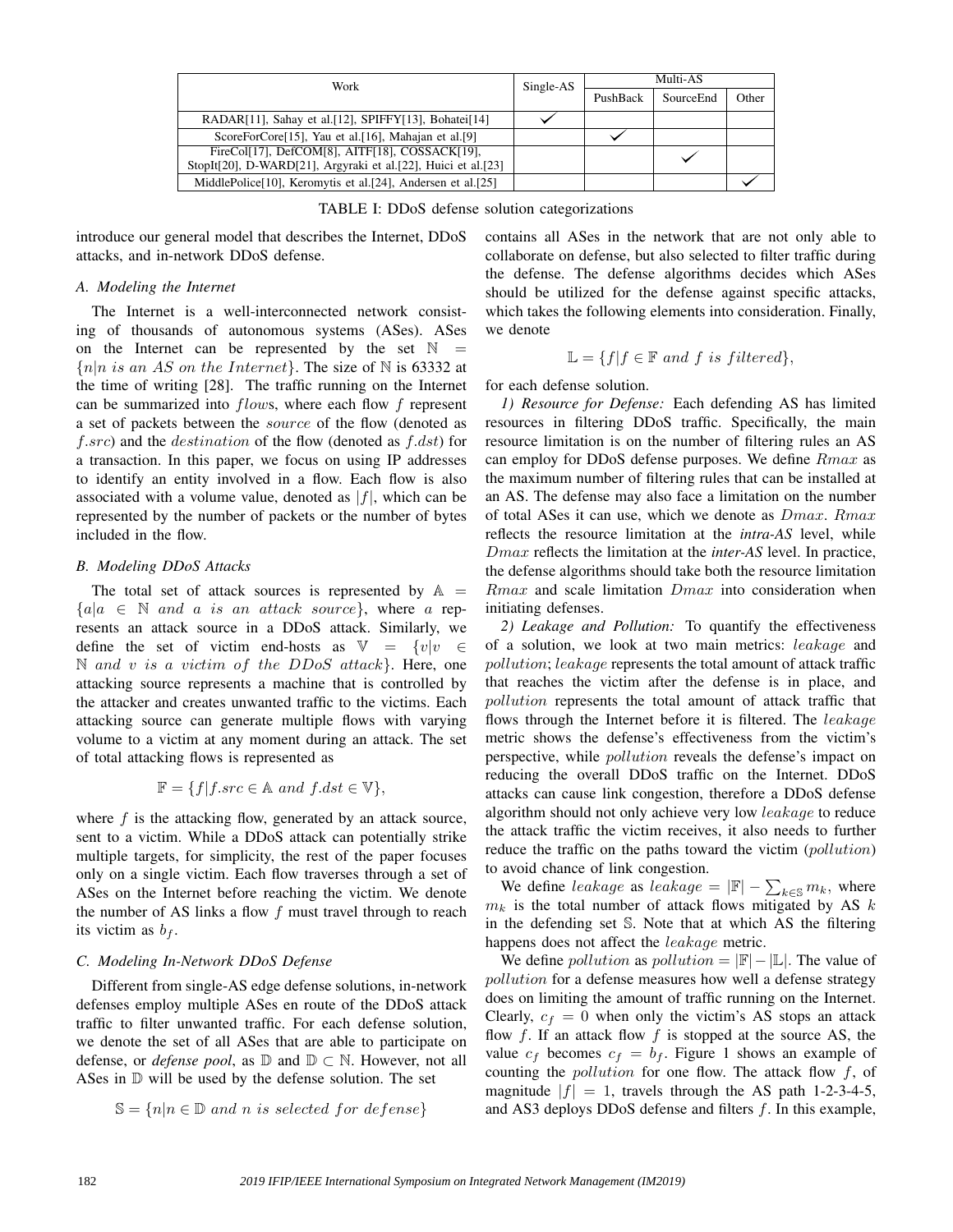

Fig. 1: Example of calculating the *pollution* for one attack flow  $f$  and an defense measures. The pollution flow  $f$  remains to have after defense is 2, between AS1 and AS3.

suppose that AS 3 effectively filters the attack flow, the total length of f is  $b_f = 4$ , and there are two links after AS3 that will not see f, which means  $c_f = 2$ . Filtered at AS3, f contributes  $b_f - c_f = 4 - 2 = 2$  to the overall *pollution* metric. From this example, we can see that the closer a flow is filtered to the attack source, the less it contributes to the overall pollution.

## IV. IN-NETWORK DDOS DEFENSE ALGORITHMS

In general, the in-network DDoS defense algorithms can be summarized into two major types: **PushBack** algorithm that focuses on placing the defense close to the victim network; and SourceEnd algorithm that distribute defense load among networks close to the attack sources. These types of algorithms have been used in various DDoS defense projects (see Sec.II). However, there is no quantitative study on how the solutions compare to each other, nor a general model that describes these solutions in a common language. Therefore, we compare these algorithms and study their strengths and weaknesses. Furthermore, we propose a new algorithm called Strategic-Points algorithm which employs ASes at critical locations of the attacks to achieve the high effectiveness with low cost. In order to compare these algorithms, we generalize each algorithm and study each one individually. In the rest of this section, we will describe the three algorithms using the model introduced in Sec.III.

#### *A. PushBack Algorithm*

The PushBack algorithm propagates the defense workload from the victim AS to upstream ASes. The PushBack algorithm expands the defensive area from the victim AS to its upstream neighbors one AS at a time, and further upstream if necessary. PushBack essentially distributes the DDoS defense load (i.e., the deployment of traffic filtering rules) among the set of collaborating upstream ASes. PushBack can be applied recursively, allowing it to cover a larger set of ASes if necessary.

The PushBack algorithm runs recursively among the collaborating ASes starting from the victim AS. The algorithm begins by selecting the ASes that are nearest to the victim as defending ASes. In each round, each defending AS installs a number of rules to filter a portion of the attack traffic running through it. If more traffic needs to be filtered, the PushBack algorithm will select the next best AS from the *defense pool* to collaborate on defense, where a defense pool consists of the next available upstream ASes of all current defending ASes, sorted by number of flows they can filter. PushBack selects the AS that can filter the most DDoS traffic at each round of defense propagation. The defense propagation ends when there are no available ASes in the *defense pool*, the number of defending ASes exceed the victim's specified parameter  $Dmax$ , or all traffic has been successfully handled.

## *B. SourceEnd Algorithm*

In contrast to the PushBack algorithm, the SourceEnd algorithm attempts to select ASes that originate the attack traffic for defense, thereby stopping the attack directly at the sources. The SourceEnd algorithm intuitively performs better in terms of reducing the overall attack traffic on the Internet (pollution). However, it requires more participating ASes and traffic filters to be effective at mitigating the attacks.

Ideally, the SourceEnd algorithm should utilize all collaborating ASes that are the closest to the attacking sources. However, facing the maximum available ASes constraint  $Dmax$ , the SourceEnd algorithm will prioritize collaborating ASes and only select the ASes that can filter the most DDoS traffic. We describe the algorithm from high level as follows. First, SourceEnd locates the initial defense locations as potential defending ASes, i.e., the ASes that are closest to the attackers. Then it sorts all potential ASes by the amount of traffic each AS can filter. It then adds the top AS to the selected ASes list  $(S)$ , and removes it from the potential ASes list. The algorithm will repeat the previous two steps until  $|S| \geq Dmax$ , or all flows can be filtered, or there are no ASes available.

# *C. StrategicPoints Algorithm*

The StrategicPoints algorithm, different from PushBack and SourceEnd algorithms, employs ASes based on both traffic and topological information, and tries to deploy defenses at strategic locations inside the network instead of at edges. Although PushBack algorithms can utilize a small number of ASes close to the victim to cover most of the DDoS traffic, it suffers from potential heavy pollution. Similarly, while SourceEnd algorithm can have minimal pollution on the Internet, it requires a large number of participating ASes to cover the source ASes. The StrategicPoints algorithm, selects set of ASes that sits on all attack AS paths, as far into the Internet as possible, to achieve a balance between PushBack and SourceEnd, and target high effective defense with low pollution and low leakage.

The basic idea of StrategicPoints is to find the ASes that are in strategically important locations in terms of forwarding attack traffic to the victim. Here, we believe the most critical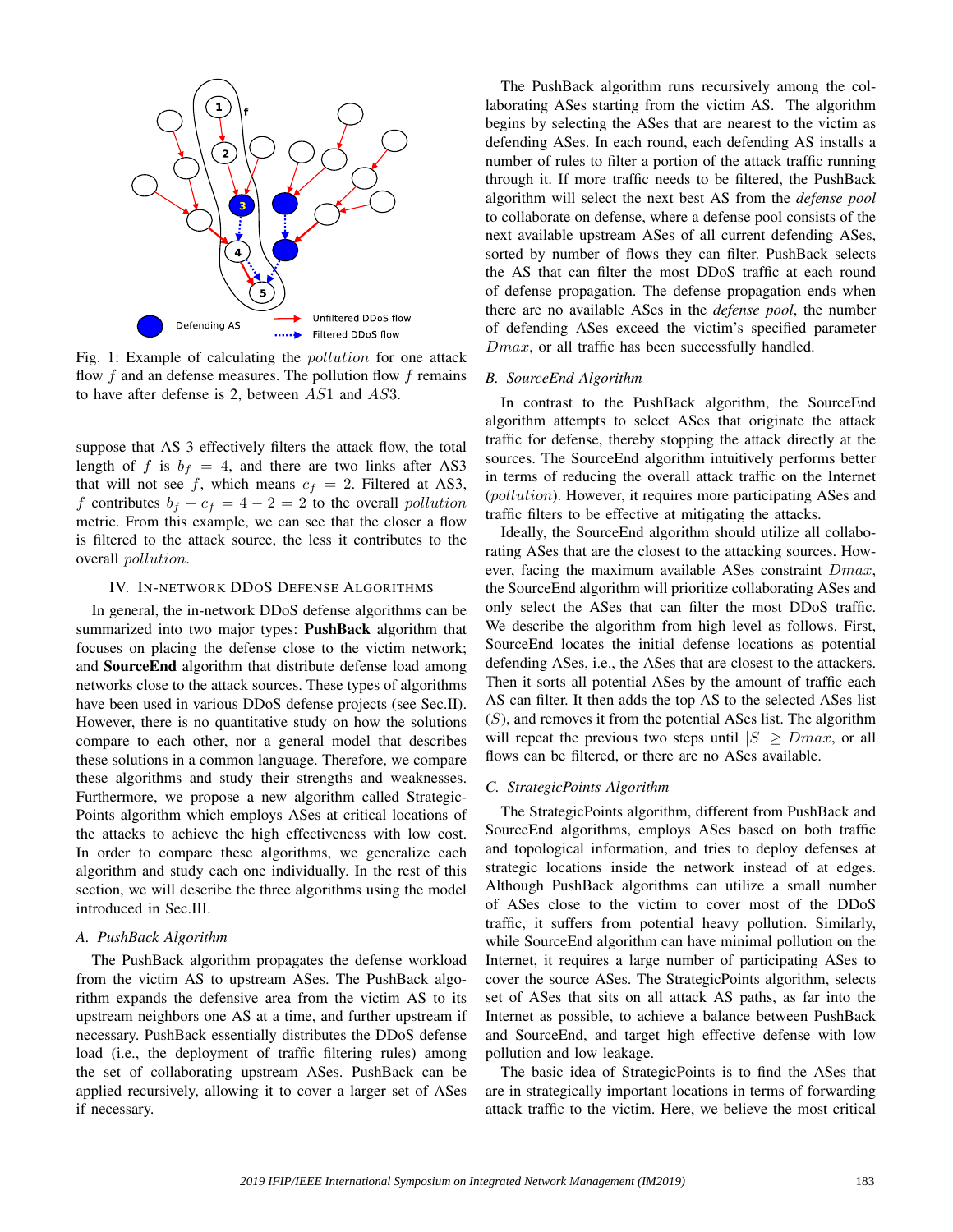ASes are the participating ASes that 1) observe the most traffic; 2) together consist of a topological cut for all the attack traffic toward the victim; and 3) are closer to the sources if possible. The algorithm first collects the statistics of the attack traffic distribution among the ASes. It begins by adding the victim AS to the set of selected defending ASes, B. Then, it builds up  $B$  by continuously replacing ASes in this set with their direct upstream ASes until there are no more available ASes in the defense pool or  $Dmax$  is surpassed. At each step, we prioritize the ASes by the amount of attack traffic they received, thus pushing the line of defense from the heavily impacted ASes first until all attack traffic is filtered. By doing so, the algorithm maintains a set of selected ASes that together consist of a cut of all attack traffic paths toward the victim, and in the meantime, also moves the defense further toward the attack sources. With sorted selection at each step, the algorithm also balances the defense workload (the amount of traffic an AS needs to filter) among the defending ASes.

To summarize, traditional *PushBack* and *SourceEnd* algorithms work by deploying traffic filtering rules directly at or close to the victim or the attack sources correspondingly. StrategicPoints algorithm, on the other hand, selects critical ASes hops away from the victim that carry the most of the attack traffic and cover all critical paths. It is able to push the defense far to sources for the heavily congested links, and maintaining close-to-victim defending ASes for links that are not congested at the moment. This feature further allows the StrategicPoints algorithm to better handle dynamic attacks with shifting attack sources without overfitting towards one attack pattern at any given moment.

## V. SIMULATION SETUP

To quantitatively investigate different DDoS defense strategies, we built a simulation framework that simulates the Internet, DDoS attacks, and in-network DDoS defense. The simulation follows the model described in Section III and implements the DDoS defense algorithms described in Section IV, with the following details.

# *A. Internet Topology*

We use the full routing table dump data obtained from RouteViews [29] in August 1st 2018 to build the Internet topology. A full routing table contains the AS-level paths toward all the reachable IP prefixes, which reflects the full Internet topology from the perspective of a route collector. By combining the topologies obtained from all 22 RouteViews collectors, we aim to cover as many AS-level links as possible.

# *B. Large-Scale DDoS Attacks*

We use two real-world large-scale DDoS attack traces for this study (Table II). One real-world attack trace is a DDoS attack collected by CAIDA in 2007 [30], and the other is a DDoS attack toward an RADB service collected by Merit in 2016 [31]. Both traces involve thousands of attack sources originated from thousands of ASes and can be used to evaluate DDoS defense under real conditions.

| Trace name      | # of sources | # of source ASes |
|-----------------|--------------|------------------|
| CAIDA-2007 [30] | $\sim$ 4.700 | $\sim$ 1.400     |
| Merit-2016 [31] | $\sim$ 2.300 | $\sim$ 1.300     |

TABLE II: DDoS attack traces used in simulation.

We use the route collectors in RouteViews [29] as the victims of DDoS attacks. We also assume that the AS-level paths are symmetric, i.e., the AS path from a victim to an attack source is the same as the AS path from the attack source to the victim, allowing us to build attack flows using the AS paths in the routing tables. Note as this assumption is not always true on the Internet, our simulation thus derive results from a constructed topology that is similar to but not exactly the same as a real Internet topology.

# *C. In-network DDoS Defenses*

In this simulation we assume all ASes are able to participate in the defense and a DDoS defense algorithm chooses the actual defense ASes. The simulation begins with the scenario of no defense. Then we apply the algorithms introduced in Section IV to decide ASes to be used for defending against the attack. For each simulation run, we vary the  $Dmax$  and  $Rmax$ restriction, i.e., the maximum number of ASes available for defense, and the maximum number of defense rules available at each AS (for simplicity this is the same across all ASes). At the end of each run, the simulation framework collects the simulation results, including values of the metrics introduced in Sec. III): *leakage* and *pollution*.

# VI. EVALUATION

We compared different DDoS defense algorithms in terms of their resource requirements, time to respond to attacks, and resiliency against the intelligent DDoS attackers. Below we report and analyze the results. Refer to Section V-B for the datasets we use in the evaluation.

# *A.* Leakage

First and foremost, DDoS victims care most about the amount of DDoS traffic still leaking towards them after defense is deployed on the Internet. As we previously defined, we measure leakage under different resource constraints to evaluate each algorithm's effectiveness in filtering out the attack flows toward the victim. Specifically, for each algorithm, we run simulations for various combinations of Rmax (i.e., the maximum number of filtering rules each AS has) and  $Dmax$  (i.e., the maximum number of defending ASes the defense can utilize).

Figure 3 shows the leakage simulation results for three algorithms using the CAIDA-2007 dataset, with Rmax ranging from 10 to 5000 (about maximum number of sources of the whole attack) and  $Dmax$  ranging from 10 to 1000. It is clear at within the range of the resource limitations in the simulation, both PushBack and StrategicPoints outperform SourceEnd on reducing leakage. StrategicPoints performs slightly worse than PushBack when resource limitations are low, and both algorithms perform equally well when resource limitations are high.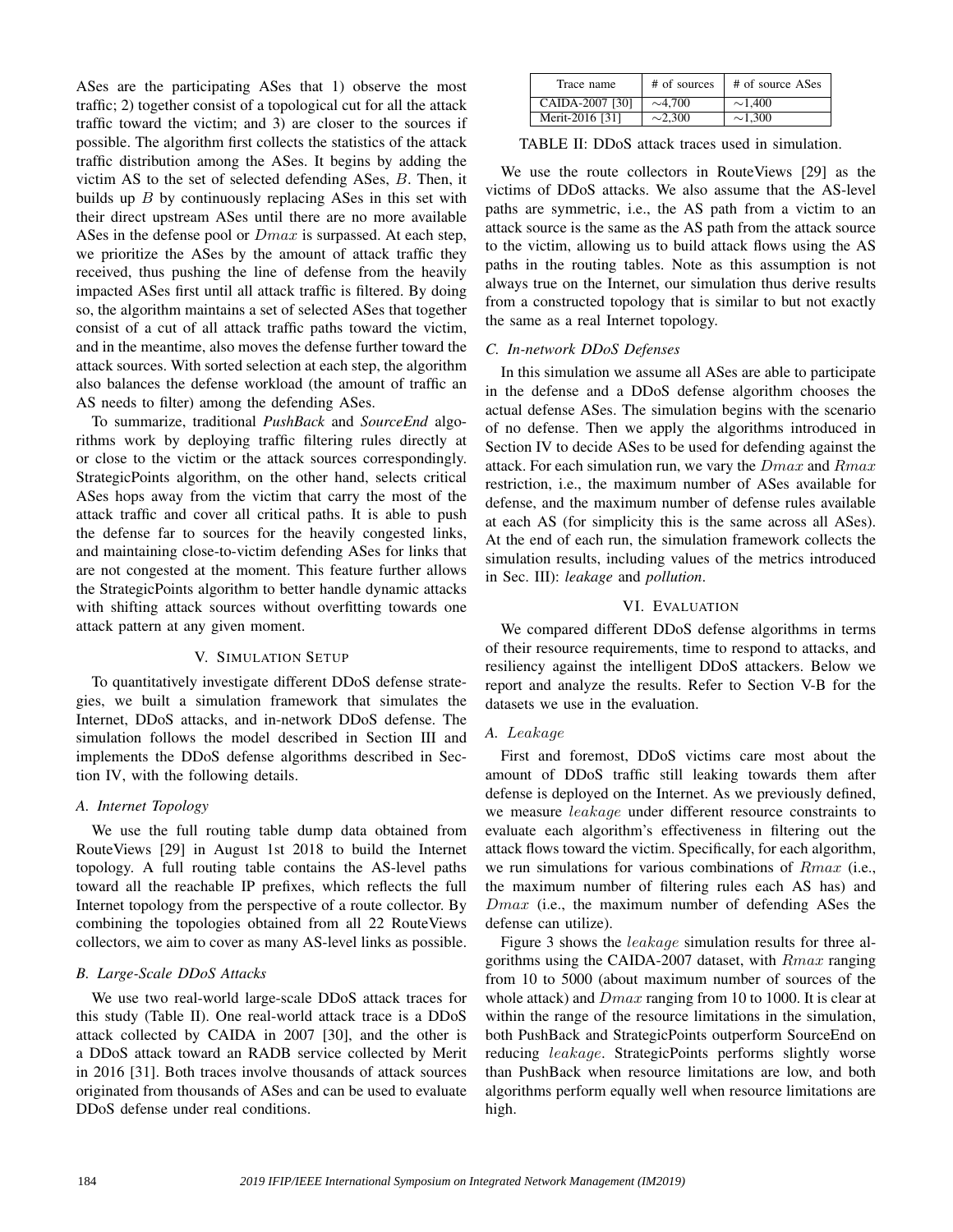

Fig. 2: Examples of three in-network DDoS defense algorithms.



Fig. 3: Resource requirements – leakage

## **B.** Pollution

Since both PushBack and StrategicPoints perform similarly in reducing leakage, we further examine their performance in reducing the overall *pollution* on the Internet.

Figure 4 shows simulation results for measuring the pollution for the three algorithms. It is clear that as  $Rmax$ increases, the pollution reductions by PushBack become less effective. In fact, given a high enough Rmax PushBack utilizes only the victim AS to defend against the attack, leaving a large portion of pollution unhandled. This is undesirable when the attack *pollution* is so high that it could not only cause extra burden on the ISPs to forward traffic, but also trigger traffic congestion on the links close to the victim. On the contrary, StrategicPoints although has similar effectiveness in reducing leakage, it also greatly reduces the pollution caused by the attack on the Internet, thus further reducing the chances of link congestion.

To show the comparison more clearly, we also fix  $Rmax$ while increasing  $Dmax$ . As shown in Figure 5, both PushBack and StrategicPoints perform well in reducing leakage, while StrategicPoints outperforms PushBack and reduces pollution significantly.

# *C. Effectiveness against dynamic DDoS attack*

One other important metric for an effective DDoS defense algorithm is how effective it is at handling DDoS attacks with dynamic attack sources. Specifically, we want to study how the algorithms perform on a real-world attack trace where there

is consistently more attack sources joining and leaving the attack.

We run three algorithms against the Merit-2016 dataset, using the first 2000 flows (about 15% of the total unique sources) as the training set for locating defending ASes, and then use the same set of ASes for the result of the attack. As the new unique attack sources join the attack, the defending ASes' rules space will be gradually filled, and eventually will not be able to handle any more new attack flows. Results with larger number of flows shows similar results, and thus are omitted.

Figure 6 shows that PushBack is very ineffective in dealing with dynamic attack scenarios because it selects ASes that are just able to handle the training flows, allocating no space for new flows and changes of the attacks. StrategicPoints and SourceEnd both perform much better in handling new flows due to the fact that they both allocate more overall rule space for defense, allowing defenders to have more flexibility in handling dynamic attacks.

## *D. Summary*

In this section, we evaluated the performance of the three algorithms using real-world traces, and summarize the key points as follows.

On reducing the leakage of a defense, both StrategicPoints and PushBack perform similarly well when using a reasonable amount of resources. When Dmax and Rmax are low, PushBack performs slightly better. SourceEnd, on the other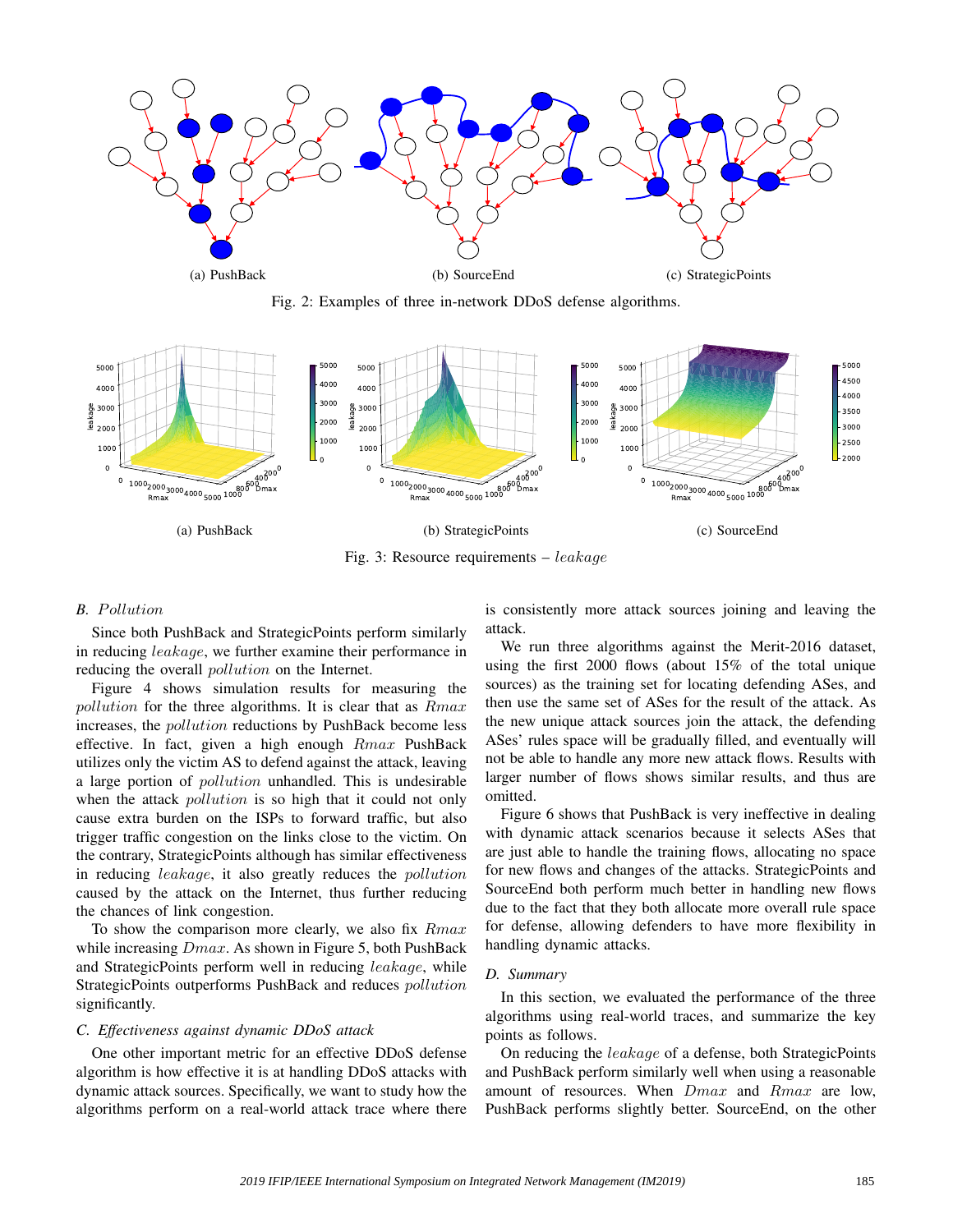

Fig. 4: Resource requirements – pollution

| algorithm              | leakage | pollution | dynamic attack resiliency | key resource | when to use                            |
|------------------------|---------|-----------|---------------------------|--------------|----------------------------------------|
| PushBack               | low     | high      | medium                    | Rmax         | very low <i>Dmax</i> or <i>Rmax</i>    |
| SourceEnd              | high    | medium    | low                       | Dmax         | <i>Dmax</i> close to total source ASes |
| <b>StrategicPoints</b> | low     | low       | high                      | Dmax         | all other cases                        |

TABLE III: Algorithms performance summary and usage suggestion.



Fig. 5: Resource consumption with  $Rmax = 3000$ 

hand, is only viable when  $Dmax$  is very large and close to the total amount of attack source ASes.

Reducing pollution is also a very important task in that high pollution could cause link congestion, which would still directly affect the quality of service for all the traffic

toward the victim. On this aspect, StrategicPoints significantly outperforms PushBack due to the algorithm's tendency to deploy rules farther into the Internet thus closer to the sources. When *Dmax* is very large and close to the total number of source ASes, SourceEnd could also achieve low pollution.

When facing dynamic attacks where attack sources join and leave during the attack, it is important that the defense algorithm is flexible and allows deployment of new filtering rules. Due to its design, PushBack always selects a number of ASes that are "just enough" for the defense, thus leaving little or no extra rule space for new filtering rules to be deployed. On the contrary, StrategicPoints and SourceEnd select defending ASes in a greedy approach, and always fully utilize the available  $Dmax$ . As a result, ASes selected by either algorithms would have more available rule space to spare for potential future defense rules.

Table III summarizes the key attributes of the three algorithms. Based on these results, we believe that PushBack is only suitable when  $Dmax$  an  $Rmax$  are very low; in all other cases, StrategicPoints can perform best in terms of reducing leakage and pollution.

#### VII. OPEN ISSUES

#### *A. Flow volume*

In evaluating the three algorithms, we currently consider the flows have the same weight, and volume information is not included. In fact, after examining the volume information for each sources in the two attack traces, we observe similar volume for the sources with no significant differences among them. However, our simulation framework is able to incorporate traffic volume information, and we plan to expand our evaluation on that direction in the future.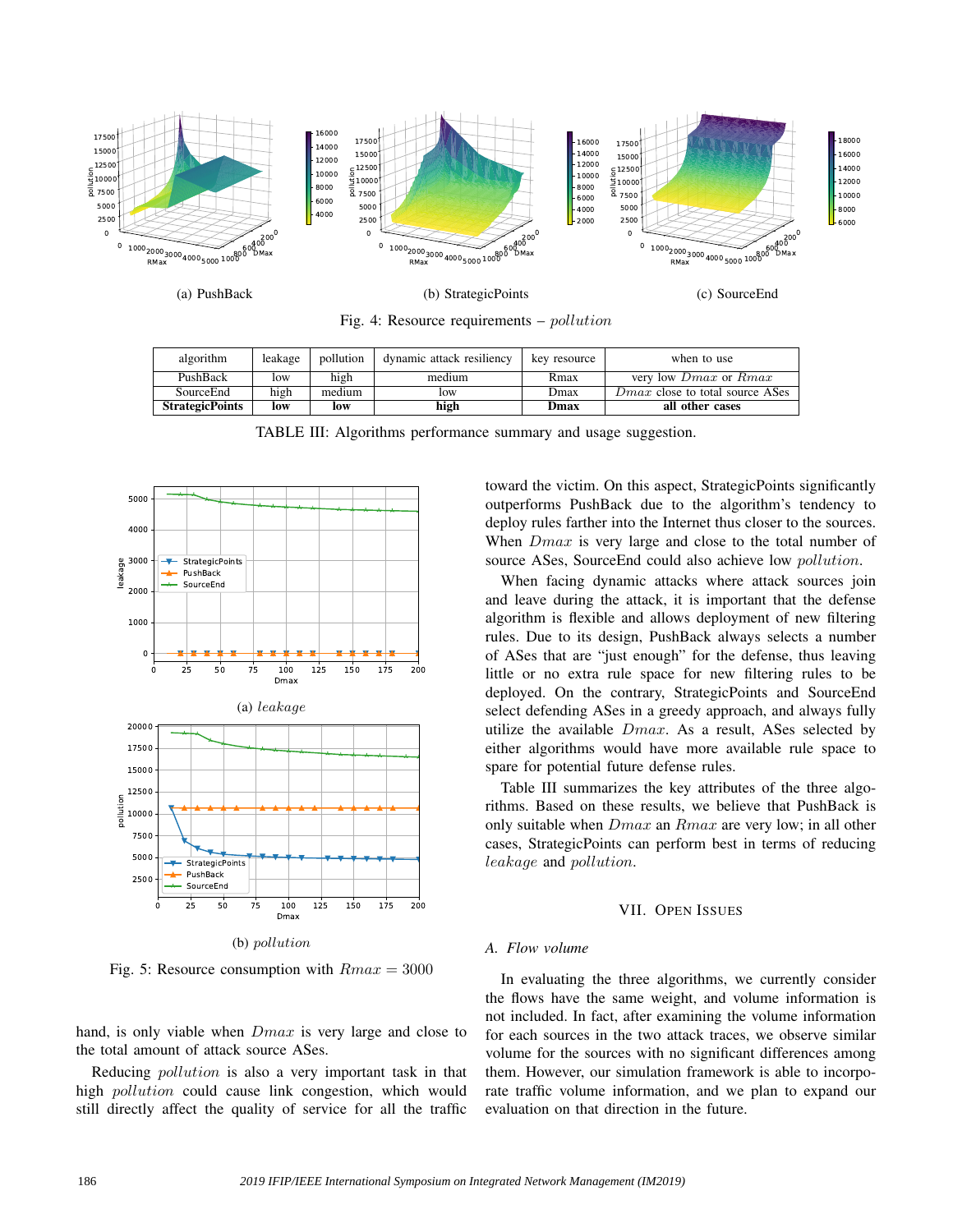

(c) SourceEnd

Fig. 6: Leakage plot for Merit-2016 traces with strategies using 2000 sources in the first second to locate defending ASes, with both  $Dmax = 500$  and  $Rmax = 500$ 

## *B. IP spoofing*

For any well-designed DDoS defense system, it needs to consider how to protect victims from spoofed traffic. Although we evaluated the three defense algorithms in non-spoof DDoS attack traces, we plan to evaluate them in scenarios with IP spoofing as our future work.

# *C. In-network over edge defense solutions*

Edge DDoS defense solutions in general are easy to deploy, but costly in operations (i.e., purchasing large bandwidth links or high performance switches). Edge solutions also cannot prevent large-scale volumetric attacks that congest the inbound links of defense networks. For these reasons, we believe in-network DDoS defense solutions are more suitable for defending against large-scale DDoS attacks of the future.

# *D. Deployment for evaluation*

This study serves as a pilot study for further real-world evaluation. Ideally, our next step is to conduct real-world deployment for evaluation, and collect results from realworld traffic analysis. However, such evaluation presents the following challenges: 1) it is very difficult (if not impossible) to deploy a large-scale study platform to achieve the scale simulated in this paper; 2) it also requires generating a large amount of traffic from multiple vantage points and capturing the traffic passing through ASes on each path, which would result in both high hardware and software requirements at the deployment site; We plan on extending our evaluation to a smaller-scale real-world deployment as our next step.

# VIII. CONCLUSIONS

In this paper, we modeled and evaluated different multipoint, in-networking DDoS traffic filtering algorithms. After defining a general model for describing DDoS attacks and defense, we categorized existing in-network DDoS filtering algorithms into two basic types, i.e., PushBack and SourceEnd, that cover the majority of the state-of-the-art research and practice on in-network DDoS filtering. We then introduced StrategicPoints algorithms that outperform PushBack and SourceEnd algorithms in most cases. We designed a simulation framework as a common platform to evaluate major largescale DDoS attack scenarios and defenses, and evaluated and compared the three types of multi-point, in-network DDoS filtering algorithms in terms of their capability in reducing the DDoS traffic leakage to the victim and the pollution to the whole Internet, as well as their resiliency against dynamic DDoS attacks. With real-world, Internet-scale DDoS attack traces, our evaluation results show that when having a low number of ASes for defense, PushBack performs slightly better than StrategicPoints and significantly better than SourceEnd in terms of reducing DDoS traffic leakage. As the number of available filtering ASes increases, or the number of available rules space increases, StrategicPoints becomes as effective as PushBack on reducing leakage and significantly outperforms PushBack on reducing pollution caused by DDoS attacks. Finally, we summarized the algorithms and suggested what algorithms to adopt for DDoS defense based on the resource availability of the victim.

#### IX. ACKNOWLEDGMENT

This project is the result of funding provided by the Science and Technology Directorate of the United States Department of Homeland Security under contract number D15PC00204. The views and conclusions contained herein are those of the authors and should not be interpreted necessarily representing the official policies or endorsements, either expressed or implied, of the Department of Homeland Security or the US Government. We further thank Ann Cox and anonymous reviewers of this paper for their comments.